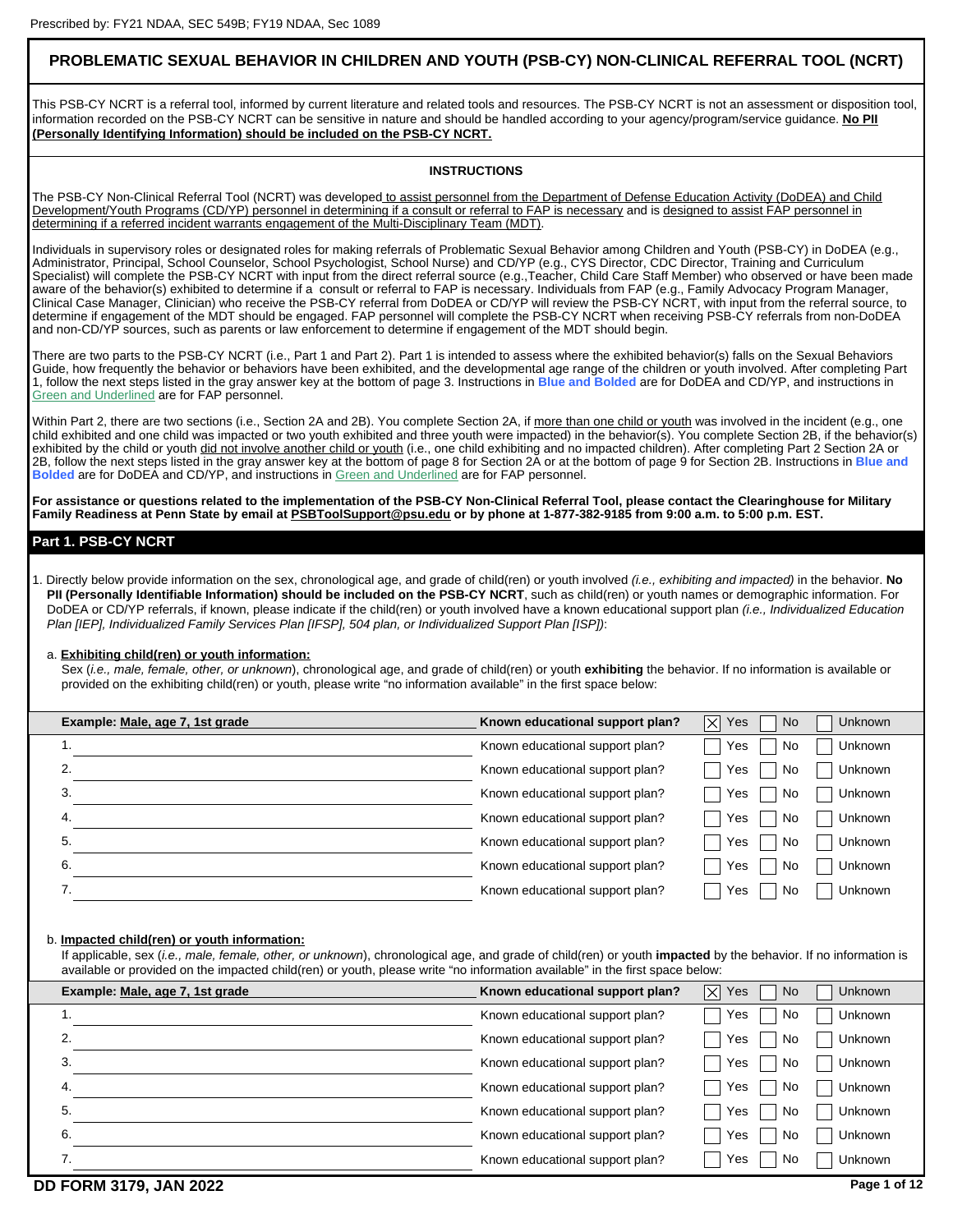| 2. Description of <i>exhibiting child(ren) or youth behavior(s)</i> . Include no PII on the child(ren) or youth involved:                                                                   |
|---------------------------------------------------------------------------------------------------------------------------------------------------------------------------------------------|
| a. Describe the behavior(s) exhibited (i.e., be as specific as possible and utilize anatomical terms when documenting body parts) and who<br>observed or was made aware of the behavior(s): |
|                                                                                                                                                                                             |
|                                                                                                                                                                                             |
|                                                                                                                                                                                             |
| b. Describe where the behavior(s) occurred (e.g., on or off the military installation, DoDEA or non-DoDEA school, youth center, home):                                                      |
|                                                                                                                                                                                             |
|                                                                                                                                                                                             |
|                                                                                                                                                                                             |
|                                                                                                                                                                                             |
| c. Describe any adult redirection provided to the child(ren) or youth exhibiting the behavior(s):                                                                                           |
|                                                                                                                                                                                             |
|                                                                                                                                                                                             |
|                                                                                                                                                                                             |
| d. Describe any noticeable reactions by the child(ren) or youth exhibiting or impacted by the behavior(s) such as using profanity,                                                          |
| physical aggression, crying, or somatic symptoms (e.g., stomach pain, headaches, weakness):                                                                                                 |
|                                                                                                                                                                                             |
|                                                                                                                                                                                             |
|                                                                                                                                                                                             |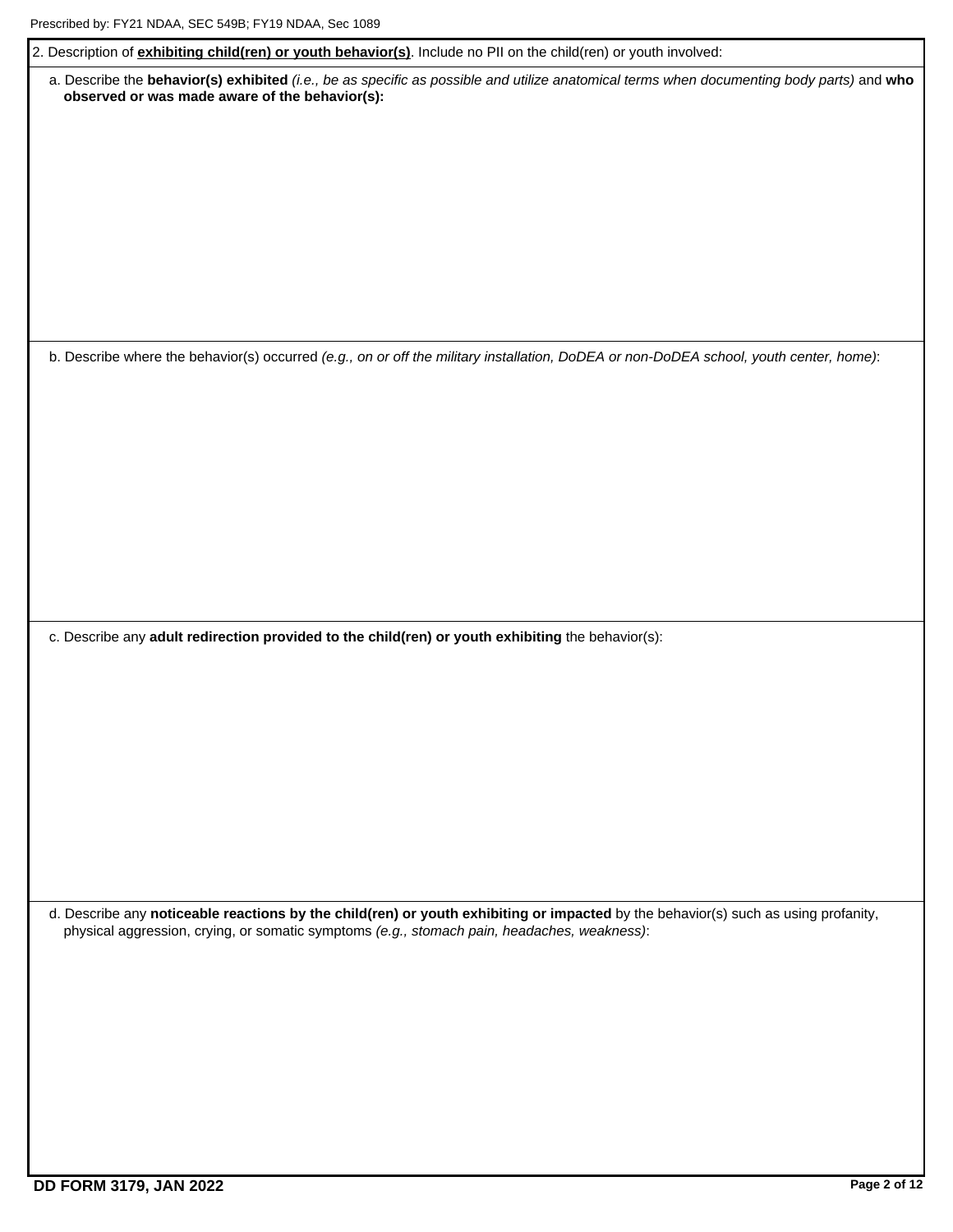Prescribed by: FY21 NDAA, SEC 549B; FY19 NDAA, Sec 1089

| FIESCHDEU DY. FIZT NDAA, SEC 349D, FIT9 NDAA, SEC 1009                                                                                                                                                                                                                                                                                                                                                                                                                        |
|-------------------------------------------------------------------------------------------------------------------------------------------------------------------------------------------------------------------------------------------------------------------------------------------------------------------------------------------------------------------------------------------------------------------------------------------------------------------------------|
| 3. Frequency of exhibited behavior(s) by child(ren) or youth.                                                                                                                                                                                                                                                                                                                                                                                                                 |
| a. For DoDEA or CD/YP personnel in a supervisory or PSB-CY specific role (e.g., Administrator, Principal, School Nurse, School<br>Counselor, CYS Director, CDC Director), is this the first time the child's/youth's sexual behavior has been brought to your attention?                                                                                                                                                                                                      |
| If No, how many (e.g., second time, third time)?<br>Yes<br>No.                                                                                                                                                                                                                                                                                                                                                                                                                |
| No information available or provided                                                                                                                                                                                                                                                                                                                                                                                                                                          |
| b. Is this the first time the direct referral source (e.g., Teacher, Child Care Staff, Parent) has observed or been made aware of the child's/<br>youth's sexual behavior described above or other sexual behaviors?                                                                                                                                                                                                                                                          |
| If No, how many (e.g., 2 total occurrences, 3 times a week)?<br>No<br>Yes                                                                                                                                                                                                                                                                                                                                                                                                     |
| No information available or provided                                                                                                                                                                                                                                                                                                                                                                                                                                          |
| c. For FAP personnel, is this the first time the child's/youth's sexual behavior has been brought to your attention?                                                                                                                                                                                                                                                                                                                                                          |
| If No, how many (e.g., second time, third time)?<br>No<br>Yes                                                                                                                                                                                                                                                                                                                                                                                                                 |
| No information available or provided                                                                                                                                                                                                                                                                                                                                                                                                                                          |
| 4. Does the behavior(s) exhibited fall under the Normative Category for the child(ren) or youth's chronological age on the Sexual Behaviors<br>Guide listed on pages 4-7?                                                                                                                                                                                                                                                                                                     |
| ∣ No<br>Yes                                                                                                                                                                                                                                                                                                                                                                                                                                                                   |
| 5. If more than one child was involved (e.g., exhibited or impacted by) in the behavior(s), were the children at similar developmental ages<br>(cognitive, language, social, emotional, motor development) (e.g., one child was at a developmental age of 6 years old and the other was at<br>a developmental age of 7 years old)?                                                                                                                                            |
| (CD/YP and DoDEA should confer with the proper personnel regarding the developmental ages of the children involved;<br>i. e., DoDEA should confer with one of the following: Inclusion Action Team, Student Support Team, or Case Study Committee. CD/<br>YP should confer with the Inclusion Action Team. FAP should defer to the referral source [i.e., DoDEA or CD/YP] as they will have the<br>necessary information on the developmental ages of the children involved.) |
| Not Applicable<br>$Yes \mid \text{No}$                                                                                                                                                                                                                                                                                                                                                                                                                                        |
| ** If "Yes" was selected for questions 3, 4, and 5 or if "Yes" was selected for questions 3, 4, and "Not Applicable" was selected for<br>guestion 5, the behavior should be considered Normative for the child(ren) involved. For further guidance, refer to Next Steps under When the<br>Behavior falls under the Normative Category on page 10 for DoDEA and CD/YP and page 12 for FAP.                                                                                     |
| ** If "No" was selected for ANY or ALL of questions 3, 4, and 5, please move on to Part 2 of the NCRT on page 8.                                                                                                                                                                                                                                                                                                                                                              |
|                                                                                                                                                                                                                                                                                                                                                                                                                                                                               |
|                                                                                                                                                                                                                                                                                                                                                                                                                                                                               |
|                                                                                                                                                                                                                                                                                                                                                                                                                                                                               |
|                                                                                                                                                                                                                                                                                                                                                                                                                                                                               |
|                                                                                                                                                                                                                                                                                                                                                                                                                                                                               |
|                                                                                                                                                                                                                                                                                                                                                                                                                                                                               |
|                                                                                                                                                                                                                                                                                                                                                                                                                                                                               |
|                                                                                                                                                                                                                                                                                                                                                                                                                                                                               |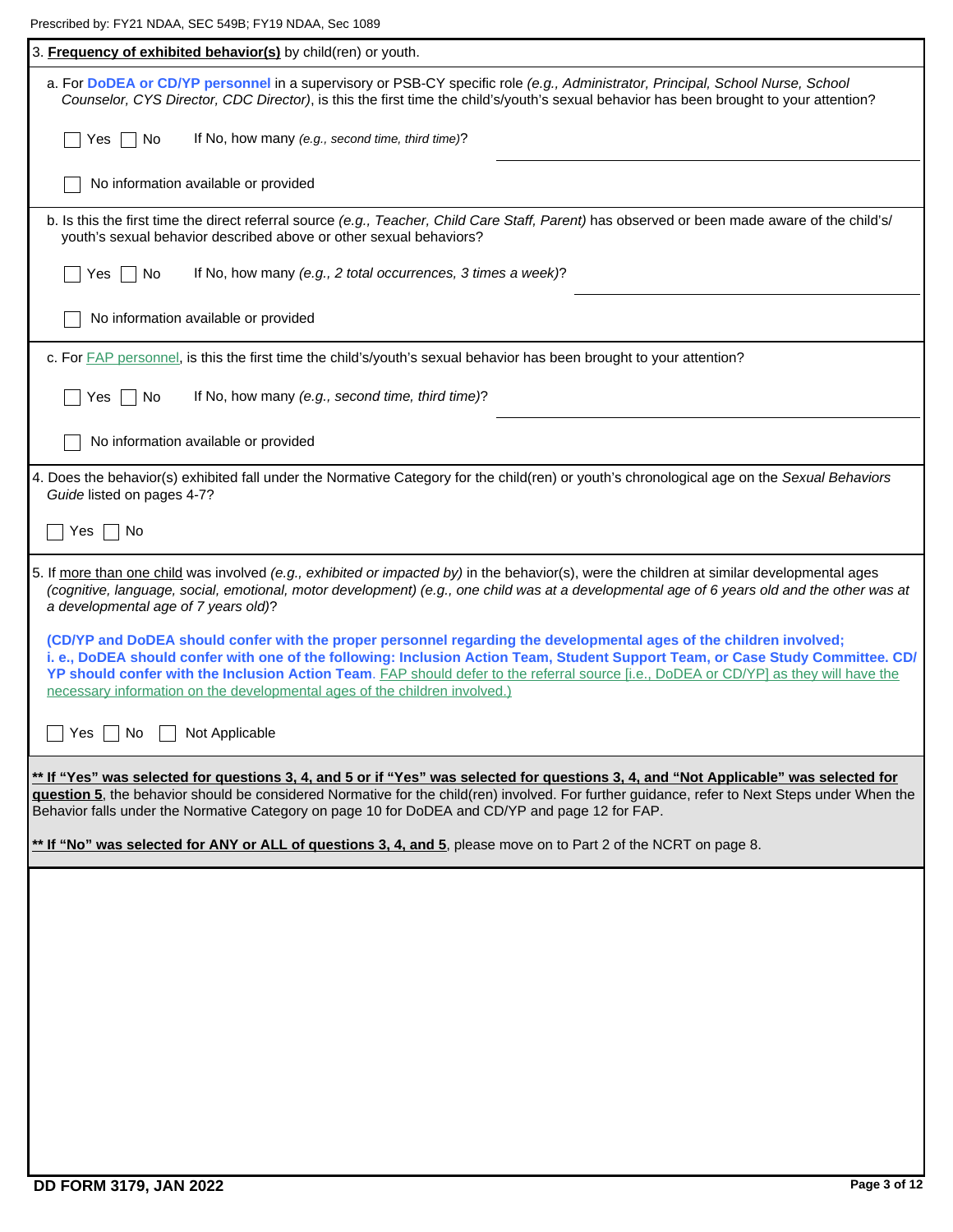| Prescribed by: FY21 NDAA, SEC 549B; FY19 NDAA, Sec 1089 |  |  |
|---------------------------------------------------------|--|--|
|                                                         |  |  |

| PTESCIDED BY. FTZT NDAA, SEC 349D, FTT9 NDAA, SEC 1009                                                                                                                                                                                  | <b>SEXUAL BEHAVIORS GUIDE</b>                                                                                                                                     |
|-----------------------------------------------------------------------------------------------------------------------------------------------------------------------------------------------------------------------------------------|-------------------------------------------------------------------------------------------------------------------------------------------------------------------|
|                                                                                                                                                                                                                                         | <b>AGES 2-4 YEARS</b>                                                                                                                                             |
| Normative "Common" Sexual Behaviors (X as applicable)                                                                                                                                                                                   |                                                                                                                                                                   |
| Masturbating or touching genitalia in public or private                                                                                                                                                                                 | Uses elimination words for bathroom and sexual functions (e.g., pee pee, poo poo)                                                                                 |
| Touching or looking at their own, familiar adults (e.g., parents, caregivers), or children's (e.g.,<br>siblings, peers) genitalia, breasts, or buttocks                                                                                 | Plays doctor or nurse inspecting others' body parts                                                                                                               |
| Enjoys being nude                                                                                                                                                                                                                       | Explores differences between males and females                                                                                                                    |
| Displaying genitalia area and/or buttocks to others                                                                                                                                                                                     | Interested but does not seek ways to watch people going to the bathroom                                                                                           |
| Stands too close or displays poor physical boundaries                                                                                                                                                                                   | Wanting to learn about genitals, intercourse, babies                                                                                                              |
| Has erections                                                                                                                                                                                                                           |                                                                                                                                                                   |
| Cautionary "Less Common" Sexual Behaviors (X as applicable)                                                                                                                                                                             |                                                                                                                                                                   |
| Continues to masturbate, in public or private, or touch genitals after adult redirection and beyond<br>developmental expectations<br>Continues to touch adults (e.g., parents, caregivers), or other children's (e.g., siblings, peers) | Has frequent erections                                                                                                                                            |
| genitalia, breasts, or buttocks after adult redirection and beyond developmental expectations                                                                                                                                           | Asks adults or children to take their clothes off                                                                                                                 |
| Rubs their genitalia and/or buttocks against others                                                                                                                                                                                     | Continues to ask questions related to genital differences and/or sexual content when all questions<br>have been answered                                          |
| Attempts to kiss others using tongue                                                                                                                                                                                                    | Seeks ways to watch people going to the bathroom after adult redirection and beyond<br>developmental expectations                                                 |
| Undresses in public after adult redirection and beyond developmental expectations                                                                                                                                                       |                                                                                                                                                                   |
| <b>Problematic "Uncommon" Sexual Behaviors (X as applicable)</b>                                                                                                                                                                        |                                                                                                                                                                   |
| Penetration of self or others with an object to genitals or rectum                                                                                                                                                                      | Asks adults or other children to engage in specific sexual acts                                                                                                   |
| Inserts objects or fingers into genitalia or rectum                                                                                                                                                                                     | Asks unfamiliar adults sexual questions                                                                                                                           |
| Touches unfamiliar adults, peers, and/or animal's genitalia                                                                                                                                                                             | Uses physical force on other children to engage in sexual acts (e.g., restraining the child while<br>engaging in sexual play/games)                               |
| Fries to engage in intercourse with an adult or another child                                                                                                                                                                           | Has advanced knowledge about sexual acts                                                                                                                          |
| Has mouth to genitalia contact with children or adults                                                                                                                                                                                  | Engages repeatedly in a variety of sexual acts or behaviors                                                                                                       |
| <b>Exhibits fear or emotional distress of having an erection</b>                                                                                                                                                                        | Uses emotional coercion to get others to engage in sexual acts (e.g., will offer the child a bribe<br>such as candy or a toy to take clothes off and play doctor) |
| Imitates adult sexual behavior                                                                                                                                                                                                          | Asks to watch sexually explicit material on television or the internet                                                                                            |
| Pretends toys are having intercourse or performing sexual acts                                                                                                                                                                          | Accesses sexual material online or offline <i>(i.e., access is accidental or child is exposed to it</i><br>deliberately by an adult)                              |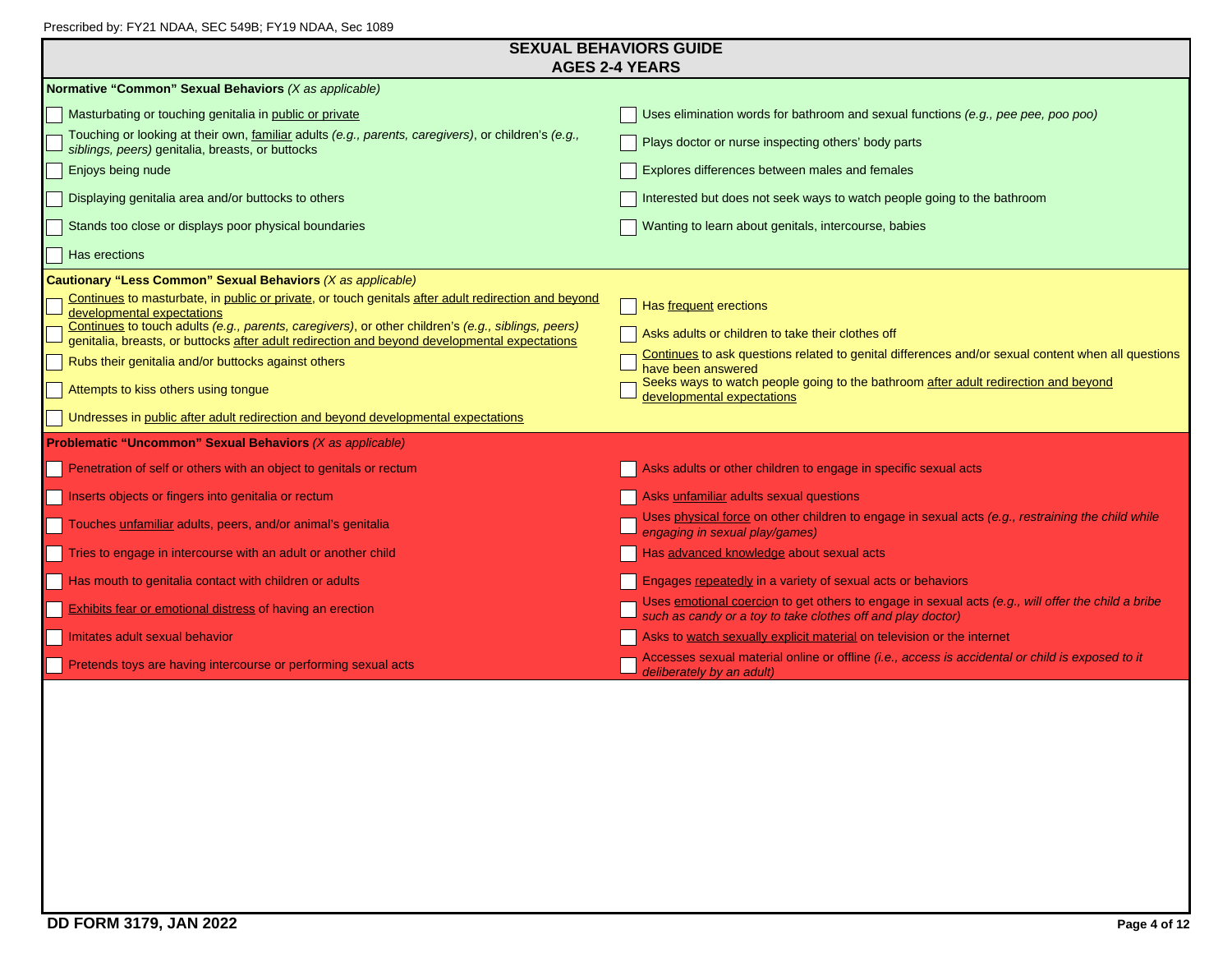| <b>SEXUAL BEHAVIORS GUIDE</b> |
|-------------------------------|
| AGES 5-9 YEARS                |

| AGES 5-9 YEARS                                                                                                                                                                                                                                          |                                                                                                                                                                                                                                                                                         |
|---------------------------------------------------------------------------------------------------------------------------------------------------------------------------------------------------------------------------------------------------------|-----------------------------------------------------------------------------------------------------------------------------------------------------------------------------------------------------------------------------------------------------------------------------------------|
| Normative "Common" Sexual Behaviors (X as applicable)                                                                                                                                                                                                   |                                                                                                                                                                                                                                                                                         |
| Occasionally self-touches and masturbates in private                                                                                                                                                                                                    | Playing doctor or nurse inspecting others' body parts                                                                                                                                                                                                                                   |
| Awareness of privacy about bodies                                                                                                                                                                                                                       | Conversations about genitalia, breasts, or buttocks with peers                                                                                                                                                                                                                          |
| Kissing or holding hands                                                                                                                                                                                                                                | Interested in watching/peeping at people who are nude or going to the bathroom                                                                                                                                                                                                          |
| Kisses/hugs familiar adults and children                                                                                                                                                                                                                | Wanting to learn about genitals, intercourse, babies                                                                                                                                                                                                                                    |
| Has erections                                                                                                                                                                                                                                           | Interest in breeding behavior of animals                                                                                                                                                                                                                                                |
| Uses profanity for bathroom and sexual functions                                                                                                                                                                                                        | Draws genitals on human figures for artistic expression or because figure is portrayed in the nude                                                                                                                                                                                      |
| Telling inappropriate jokes and/or uses sexually explicit gestures                                                                                                                                                                                      | Looks at nude pictures on the internet, videos, magazines, etc.                                                                                                                                                                                                                         |
| Plays games with peers related to sex and sexuality (e.g., show me yours, I'll show you mine<br>behavior)                                                                                                                                               | Accidentally accesses pornography online or offline                                                                                                                                                                                                                                     |
| Cautionary "Less Common" Sexual Behaviors (X as applicable)                                                                                                                                                                                             |                                                                                                                                                                                                                                                                                         |
| Masturbates, touches/rubs, or exposes genitalia in public                                                                                                                                                                                               | Frequently uses sexual language that makes other children uncomfortable                                                                                                                                                                                                                 |
| Kisses/hugs unfamiliar adults and children                                                                                                                                                                                                              | Engages in foreplay with dolls or peers with clothes on                                                                                                                                                                                                                                 |
| Touches other children's or animals' genitalia, breasts, or buttocks, clothed or unclothed                                                                                                                                                              | Engages in sexually explicit conversations with peers                                                                                                                                                                                                                                   |
| Occasional incidents of looking at others' genitalia, breasts, or buttocks; showing their own                                                                                                                                                           | Draws genitals that are disproportionate on nude or clothed figures                                                                                                                                                                                                                     |
| genitalia, breasts, or buttocks; or rubbing their own genitalia, breasts, or buttocks on others, after<br>adult redirection and beyond developmental age expectations                                                                                   | Sends or asks to receive pictures of genitalia, breasts, or buttocks                                                                                                                                                                                                                    |
| Wants to play games related to sex and sexuality with children 2+ years younger or older in<br>chronological age (special attention paid to 2+ age differences and any developmental or power<br>differential differences)                              | Shows interest in and/or seeks out pornography (e.g., non-accidental, finds ways to watch<br>pornography)                                                                                                                                                                               |
| <b>Problematic "Uncommon" Sexual Behaviors (X as applicable)</b>                                                                                                                                                                                        |                                                                                                                                                                                                                                                                                         |
| Compulsive masturbation in private or public                                                                                                                                                                                                            | Initiates or participates in sexually explicit conversations with another child(ren) 2+ years younger<br>or older in chronological age (special attention paid to 2+ age differences and any developmental                                                                              |
| Mutual masturbation with a peer or group                                                                                                                                                                                                                | or power differential differences)                                                                                                                                                                                                                                                      |
| Masturbation that includes vaginal or anal penetration and/or the use of objects                                                                                                                                                                        | Engages in sexually explicit conversations with peers after adult redirection and beyond<br>developmental age expectations                                                                                                                                                              |
| Any genitalia injury or bleeding not explained by an accident                                                                                                                                                                                           | Using physical force on others to engage in sexual acts (e.g., restraining the child while engaging<br>in sexual play/games)                                                                                                                                                            |
| Repeatedly touches others' genitalia, breasts, or buttocks                                                                                                                                                                                              | Uses emotional coercion to get others to engage in sexual acts (e.g., will threaten to exclude the<br>child or tell a secret if the child does not take clothes off and play doctor)                                                                                                    |
| Has mouth to genitalia contact with other children                                                                                                                                                                                                      | Has advanced knowledge about sexual acts                                                                                                                                                                                                                                                |
| Repeatedly looks at others' genitalia, breasts, or buttocks; shows their own genitalia, breasts, or<br>buttocks; or rubs their own genitalia, breasts, or buttocks against others, after adult redirection and<br>beyond developmental age expectations | Draws sexual images (e.g., intercourse, group sex, sex with animals, sadism, etc.) and/or genitals<br>stand out as most prominent feature<br>Taking and/or sharing nude sexual images of themselves or others with or without their knowledge<br>on social media, text, and/or internet |
| Engages in oral, anal, or vaginal penetration with another child                                                                                                                                                                                        | Meets friends met online face to face (risk of sexual assault)                                                                                                                                                                                                                          |
| Engages in sexually exploratory behaviors with another child who is 2+ years younger or older in<br>chronological age (special attention paid to 2+ age differences and any developmental or power                                                      | Asks to watch sexually explicit material on television or the internet                                                                                                                                                                                                                  |
| differential differences)                                                                                                                                                                                                                               | Accesses or shows pornography to others                                                                                                                                                                                                                                                 |
| Painful erections or hurting self to stop erections                                                                                                                                                                                                     | Intentionally accesses pornography and/or plays violent or sexual video games                                                                                                                                                                                                           |
| Imitates sexual behavior (e.g., simulating intercourse with dolls, peers, or animals)                                                                                                                                                                   | Sexual play or masturbation with an object that involves anal or vaginal penetration                                                                                                                                                                                                    |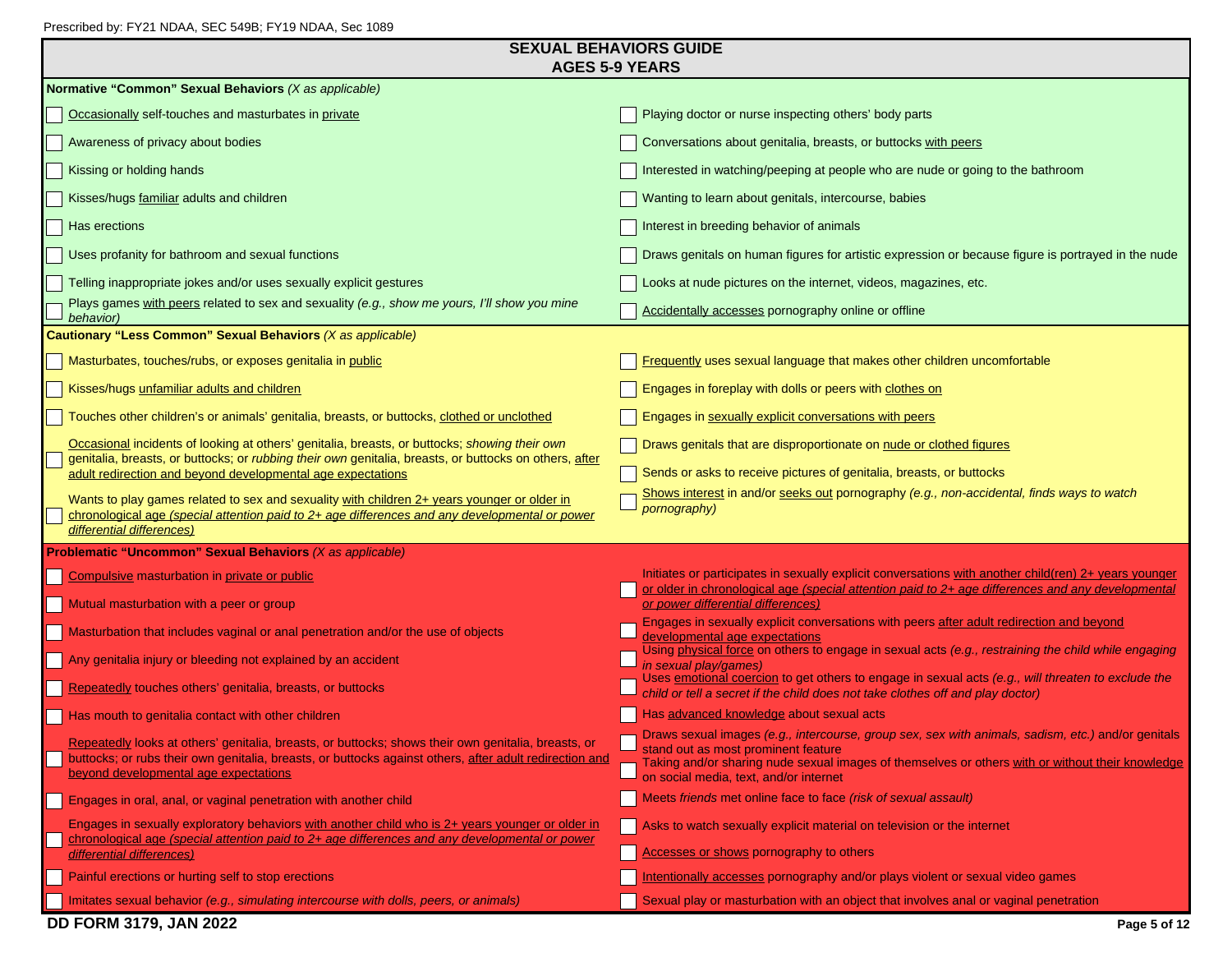| Prescribed by: FY21 NDAA, SEC 549B; FY19 NDAA, Sec 1089 |  |  |
|---------------------------------------------------------|--|--|
|                                                         |  |  |

| <b>SEXUAL BEHAVIORS GUIDE</b> |
|-------------------------------|
| AGES 10-12 YEARS              |

|                                                                                                                                                                                                                                                        | AGES 10-12 YEARS                                                                                                                                                                            |
|--------------------------------------------------------------------------------------------------------------------------------------------------------------------------------------------------------------------------------------------------------|---------------------------------------------------------------------------------------------------------------------------------------------------------------------------------------------|
| Normative "Common" Sexual Behaviors (X as applicable)                                                                                                                                                                                                  |                                                                                                                                                                                             |
| Masturbating or touching their own genitalia, breasts, or buttocks in private                                                                                                                                                                          | Discussing genitals or reproduction                                                                                                                                                         |
| Wanting <i>privacy</i>                                                                                                                                                                                                                                 | Plays games with same aged peers related to sex and sexuality (e.g., Show me yours, I'll show<br>vou mine behavior)                                                                         |
| Kissing, holding hands, flirting                                                                                                                                                                                                                       | Increases in sexual thoughts and feelings                                                                                                                                                   |
| Occasional flashing or mooning                                                                                                                                                                                                                         | Observing sexual content through media (e.g., magazine or television)                                                                                                                       |
| Using profanity                                                                                                                                                                                                                                        | Having own social media accounts that are supervised by parents/caregivers                                                                                                                  |
| Telling inappropriate jokes and/or uses sexually explicit gestures                                                                                                                                                                                     | <b>Access to pornography</b>                                                                                                                                                                |
| Cautionary "Less Common" Sexual Behaviors (X as applicable)                                                                                                                                                                                            |                                                                                                                                                                                             |
| Masturbates, touches/rubs, or exposes genitalia in public                                                                                                                                                                                              | Discussing fear of getting pregnant or a sexually transmitted infection                                                                                                                     |
| Occasional incidents of looking at others' genitalia, breasts, or buttocks; showing their own<br>genitalia, breasts, or buttocks; or rubbing their own genitalia, breasts, or buttocks on others, after                                                | Taking nude, sexual images of themselves                                                                                                                                                    |
| adult redirection and beyond developmental age expectations                                                                                                                                                                                            | Voluntarily exchanges sexual content (text or images) via cell phone or internet                                                                                                            |
| Attempts to expose other's genitals                                                                                                                                                                                                                    | Secretive about using the internet/social media (risk of being groomed or exploited)                                                                                                        |
| Simulating foreplay or intercourse with peers, clothed                                                                                                                                                                                                 | Seeking out pornography (e.g., non-accidental, finds ways to watch pornography)                                                                                                             |
| <b>Problematic "Uncommon" Sexual Behaviors (X as applicable)</b>                                                                                                                                                                                       |                                                                                                                                                                                             |
| Compulsive masturbation in private or public                                                                                                                                                                                                           | Forcing or coercing others to participate in any sexual behavior (e.g., physically holding the child<br>or threatening to exclude the child if they don't undress or expose their genitals) |
| Sexual play or masturbation with an object that involves anal or vaginal penetration                                                                                                                                                                   | Making written or verbal sexually explicit threats                                                                                                                                          |
| Self-touch that causes harm or damage to genitalia, breasts, or buttocks                                                                                                                                                                               | Degrading/humiliation of themselves or others using sexual themes (e.g., offensive jokes, name<br>calling. insults)                                                                         |
| Mutual masturbation with a peer or group                                                                                                                                                                                                               | Taking and/or sharing nude sexual images of themselves or others without their knowledge on<br>social media, text, and/or internet                                                          |
| Engages in <i>unwanted</i> touches of others' genitalia, breasts, or buttocks                                                                                                                                                                          | Bullied or coerced others to send sexual content (text or images) via cell phone or internet (e.g.,<br>exclude the child or threatens to share a secret if the child does not participate)  |
| Penetration of dolls, other children, or animals                                                                                                                                                                                                       | Repeatedly seeks out adult pornography (i.e., non-accidental, finds ways to watch pornography)                                                                                              |
|                                                                                                                                                                                                                                                        |                                                                                                                                                                                             |
| Engages in sexual behaviors with another child who is 2+ years younger or older in chronological                                                                                                                                                       | Interest in child pornography (e.g., looking at images, watching videos)                                                                                                                    |
| age (special attention paid to 2+ year age differences and any developmental or power differential<br>differences)                                                                                                                                     | Forces or coerces others to watch pornography (e.g., refusing to leave until the child watches<br>pornography or threatening to share a secret)                                             |
| Simulating intercourse or foreplay with peers, unclothed                                                                                                                                                                                               | Meets friends met online face to face (risk of sexual assault)                                                                                                                              |
| Repeatedly looks at others genitalia, breasts, or buttocks; shows their own genitalia, breasts, or<br>buttocks; or rubs their own genitalia, breasts, or buttocks against others, after adult redirection and<br>beyond developmental age expectations |                                                                                                                                                                                             |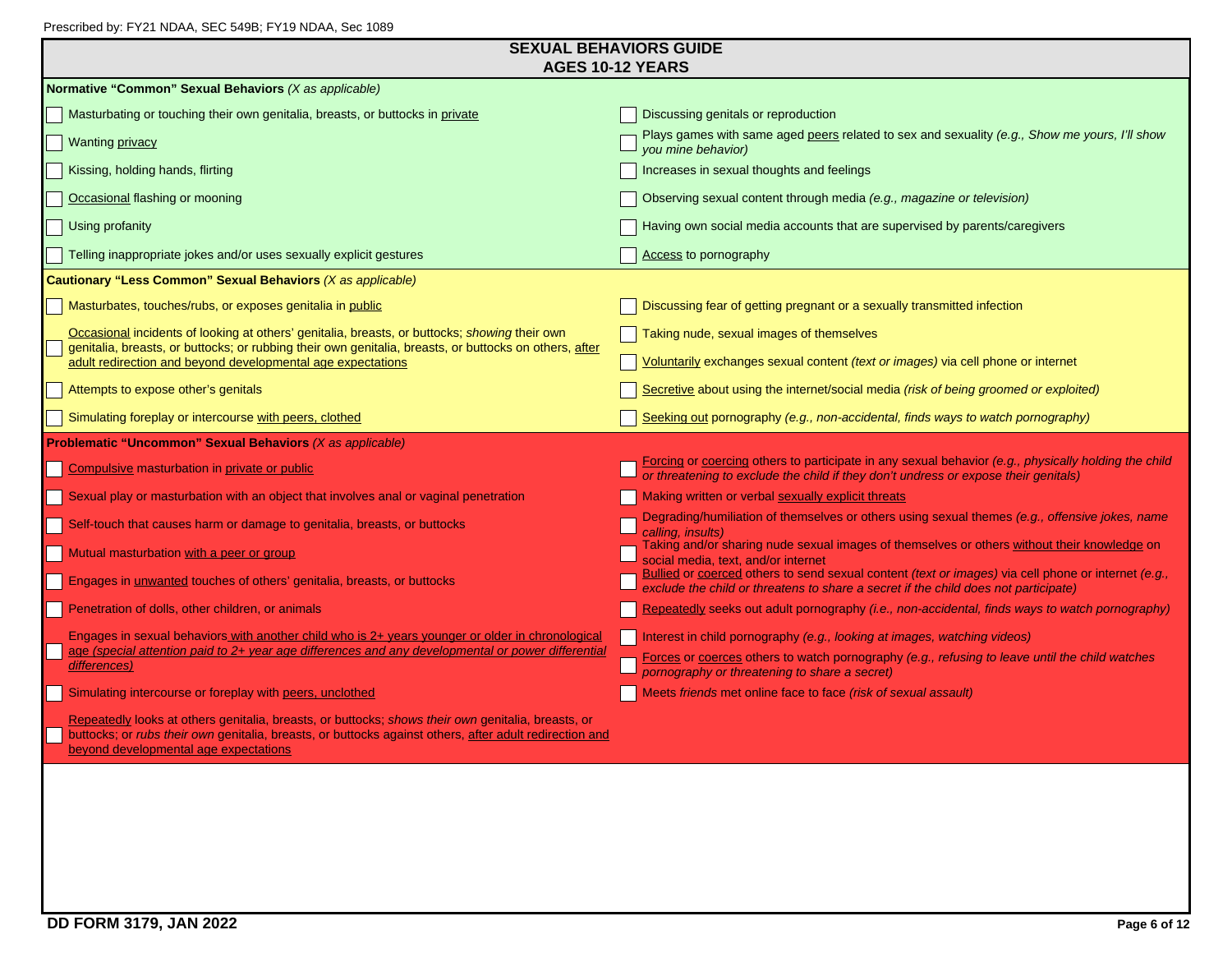| Prescribed by: FY21 NDAA, SEC 549B; FY19 NDAA, Sec 1089 |
|---------------------------------------------------------|
|---------------------------------------------------------|

| <b>SEXUAL BEHAVIORS GUIDE</b><br><b>AGES 13-18 YEARS</b>                                                                                                                                                         |                                                                                                                                                       |  |  |  |
|------------------------------------------------------------------------------------------------------------------------------------------------------------------------------------------------------------------|-------------------------------------------------------------------------------------------------------------------------------------------------------|--|--|--|
| Normative "Common" Sexual Behaviors (X as applicable)                                                                                                                                                            |                                                                                                                                                       |  |  |  |
| Masturbating in private                                                                                                                                                                                          | Telling inappropriate jokes                                                                                                                           |  |  |  |
| Need for privacy                                                                                                                                                                                                 | Sexual teasing and flirting                                                                                                                           |  |  |  |
| Kissing, hugging, holding hands                                                                                                                                                                                  | Sending/receiving sexual images of others or sexual material (e.g., pornography, pictures, or<br>movie/television clips) with their knowledge         |  |  |  |
| Voluntarily shared engagement in sexual intercourse or sexual activity with a partner of similar<br>developmental age                                                                                            | Viewing sexual content through media such as pornography, pictures, or television for arousal<br>(e.g., viewing movies with sexual content)           |  |  |  |
| Participating in sexually explicit conversations or obscenities with peers                                                                                                                                       |                                                                                                                                                       |  |  |  |
| Cautionary "Less Common" Sexual Behaviors (X as applicable)                                                                                                                                                      |                                                                                                                                                       |  |  |  |
| Masturbates, touches/rubs, or exposes genitalia in public                                                                                                                                                        | Attempts to expose others' genitals                                                                                                                   |  |  |  |
| Engages in unsafe sexual behavior (e.g., multiple sexual partners)                                                                                                                                               | Engages in frequent sexual relationships about which they feel uncomfortable                                                                          |  |  |  |
| Preoccupied with or anxious about sex                                                                                                                                                                            | Using themes or obscenities involving sexual aggression                                                                                               |  |  |  |
| Spying on others who are nude or engaged in sexual activity                                                                                                                                                      |                                                                                                                                                       |  |  |  |
| <b>Problematic "Uncommon" Sexual Behaviors (X as applicable)</b>                                                                                                                                                 |                                                                                                                                                       |  |  |  |
| Compulsive masturbation in private or public                                                                                                                                                                     | Sexual contact with animals                                                                                                                           |  |  |  |
| Self-touch that causes harm or damage to genitalia, breasts, or buttocks                                                                                                                                         | Making written/verbal sexually explicit threats                                                                                                       |  |  |  |
| Engages in unwanted touching of others' genitals, breasts, or buttocks                                                                                                                                           | Making obscene sexual phone calls or texts                                                                                                            |  |  |  |
| Forcing or coercing others to participate in any sexual behavior (e.g., physically holding the child/<br>youth, engages in <i>unwanted</i> sexual penetration, or threatening to exclude the child if they don't | <b>Displaying exhibitionism or voyeurism or sexually harassing others</b>                                                                             |  |  |  |
| undress or expose genitals)                                                                                                                                                                                      | Taking sexual images of others to exploit them, with or without their knowledge                                                                       |  |  |  |
| Penetrating another person forcefully (e.g., causing pain or injury)                                                                                                                                             | Taking and/or sharing nude sexual images of themselves or others without their knowledge on<br>social media, text, and/or internet                    |  |  |  |
| Engages in sexual behaviors with another child/youth who is much younger or older in<br>chronological age (special attention paid to 2-5 year age differences and any developmental or                           | Bullied or coerced others to send sexual content (text, videos, or images) via cell phone or internet                                                 |  |  |  |
| power differential differences)                                                                                                                                                                                  | Having nude images of others without their knowledge                                                                                                  |  |  |  |
| Repeatedly looks at others' genitals, breasts, or buttocks; shows their own genitals, breasts, or                                                                                                                | Accesses sexually aggressive/violent pornography and/or child pornography                                                                             |  |  |  |
| buttocks; or rubs their own genitals, breasts, or buttocks against others, after adult redirection and<br>beyond developmental expectations                                                                      | Forces or coerces others to watch pornography (e.g., refusing to leave until the child/youth<br>watches pornography or threatening to share a secret) |  |  |  |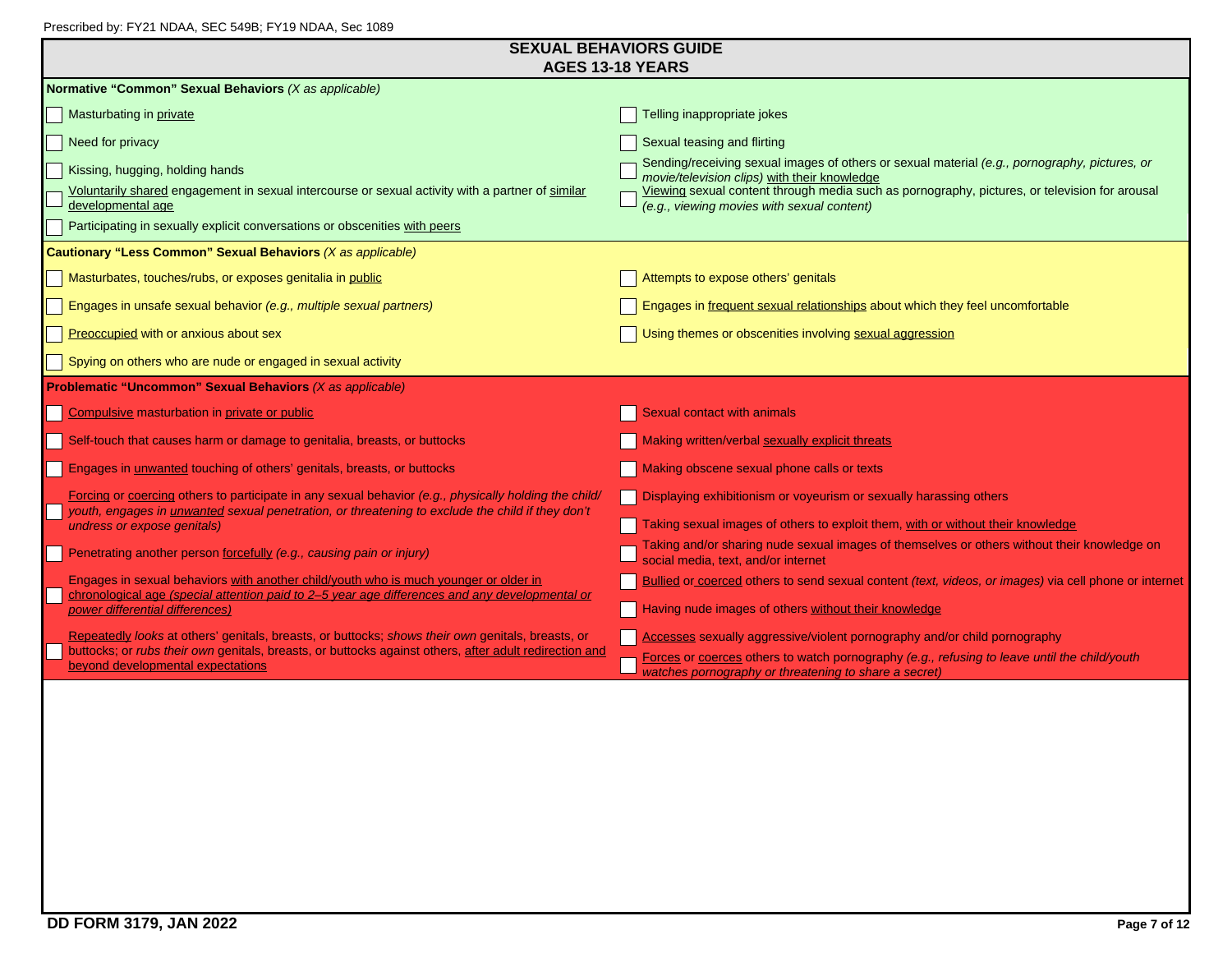| Part 2. PSB-CY NCRT                                                                                                                                                                                                                                                                                                                                                                                                                                                                                 |                                                                                                                                       |     |                         |  |
|-----------------------------------------------------------------------------------------------------------------------------------------------------------------------------------------------------------------------------------------------------------------------------------------------------------------------------------------------------------------------------------------------------------------------------------------------------------------------------------------------------|---------------------------------------------------------------------------------------------------------------------------------------|-----|-------------------------|--|
| If more than one child or youth was involved (e.g., one exhibited and one impacted child) in the behavior exhibited, complete Section 2A found<br>directly below. If the behavior exhibited by the child or youth did not involve another child or youth, please complete section 2B on page 9.                                                                                                                                                                                                     |                                                                                                                                       |     |                         |  |
| Section 2A. Answer questions 1-8 if more than one child or youth was involved in the behavior                                                                                                                                                                                                                                                                                                                                                                                                       |                                                                                                                                       |     |                         |  |
|                                                                                                                                                                                                                                                                                                                                                                                                                                                                                                     |                                                                                                                                       | Yes | No                      |  |
| 1) Does the behavior(s) fall under the Cautionary Sexual Behaviors Guide for the exhibiting child's chronological age listed<br>on pages 4-7?                                                                                                                                                                                                                                                                                                                                                       |                                                                                                                                       |     |                         |  |
| 2) Does the behavior(s) fall under the Problematic Sexual Behaviors Guide for the exhibiting child's chronological age listed<br>on pages 4-7?                                                                                                                                                                                                                                                                                                                                                      |                                                                                                                                       |     |                         |  |
|                                                                                                                                                                                                                                                                                                                                                                                                                                                                                                     | Yes                                                                                                                                   | No  | Don't<br>Know<br>or N/A |  |
| 3) If "No" was selected for Question 5 in Part 1, did the developmental gap cause a potential power differential<br>where an impacted child was taken advantage of? For example, although both children involved are at a<br>chronological age of 14 years, the child exhibiting the behavior has no developmental delays and the<br>impacted child has cognitive and/or social, emotional delay(s). If no developmental gap was identified in<br>Question 5 in Part 1, select "Don't Know or N/A". |                                                                                                                                       |     |                         |  |
| 4) Did the behavior persist after adult redirection despite what you would normally expect for the developmental age<br>of the child exhibiting the behavior?                                                                                                                                                                                                                                                                                                                                       |                                                                                                                                       |     |                         |  |
| 5) If redirected, did the child exhibiting the behavior display anger or irritation (e.g., yelling, using profanity, physical<br>aggression)?                                                                                                                                                                                                                                                                                                                                                       |                                                                                                                                       |     |                         |  |
| 6) Was physical aggression, coercion, intimidation, or force used (e.g., pushing, slapping, holding, grabbing,<br>causing pain or injury) towards the impacted child(ren)?                                                                                                                                                                                                                                                                                                                          |                                                                                                                                       |     |                         |  |
| 7) Was emotional coercion or intimidation used (e.g., making threats to share a secret or exclude the child if he or<br>she did not participate) towards the impacted child(ren)?                                                                                                                                                                                                                                                                                                                   |                                                                                                                                       |     |                         |  |
| 8) Did the child(ren) impacted display emotional distress and/or somatic symptoms (e.g., crying, stomach pain,<br>headaches, changes in sleep patterns, decreased appetite) after the incident?                                                                                                                                                                                                                                                                                                     |                                                                                                                                       |     |                         |  |
| ** If "Yes" was selected for any of the questions with a Red box (i.e., question 2, 5, 6, 7, or 8),<br>For CD/YP or DoDEA, a referral to FAP should be made. FAP will review the information contained on the NCRT and provide<br>information on FAP next steps for engagement of the MDT. Refer to Next Steps for CD/YP and DoDEA: When the Behavior falls under<br>the Problematic Category on page 10 for further guidance.                                                                      |                                                                                                                                       |     |                         |  |
| for FAP Personnel: When the Behavior falls under the Problematic Category on page 12 for further guidance.                                                                                                                                                                                                                                                                                                                                                                                          | For FAP personnel, follow Service FAP procedures on notifying the FAP Supervisor or Manager and engaging the MDT. Refer to Next Steps |     |                         |  |
| ** If "Yes" was selected for any of the questions with a Yellow box (i.e., question 1, 3, or 4),<br>For CD/YP or DoDEA, confer with FAP regarding the incident and a determination of engagement of the MDT will be decided with<br>your input and participation. Refer to Next Steps for CD/YP and DoDEA: When the Behavior falls under the Cautionary Category on<br>page 10 for further guidance.                                                                                                |                                                                                                                                       |     |                         |  |
| For FAP personnel, review the information contained on the NCRT with input from the referral source. Make a determination for engagement of<br>MDT with referral source input and participation. Follow Service FAP procedures for conferring with FAP Supervisor or Manager. Refer to Next<br>Steps for FAP: When the Behavior falls under the Cautionary Category on page 12 for further guidance.                                                                                                |                                                                                                                                       |     |                         |  |
| ** If "No" was selected for questions 1-8, the behavior should be considered Normative for the child(ren). Follow internal process and<br>procedures for follow-up action. If applicable, provide caregivers with information for available resources on Normative Sexual Behaviors.                                                                                                                                                                                                                |                                                                                                                                       |     |                         |  |
|                                                                                                                                                                                                                                                                                                                                                                                                                                                                                                     |                                                                                                                                       |     |                         |  |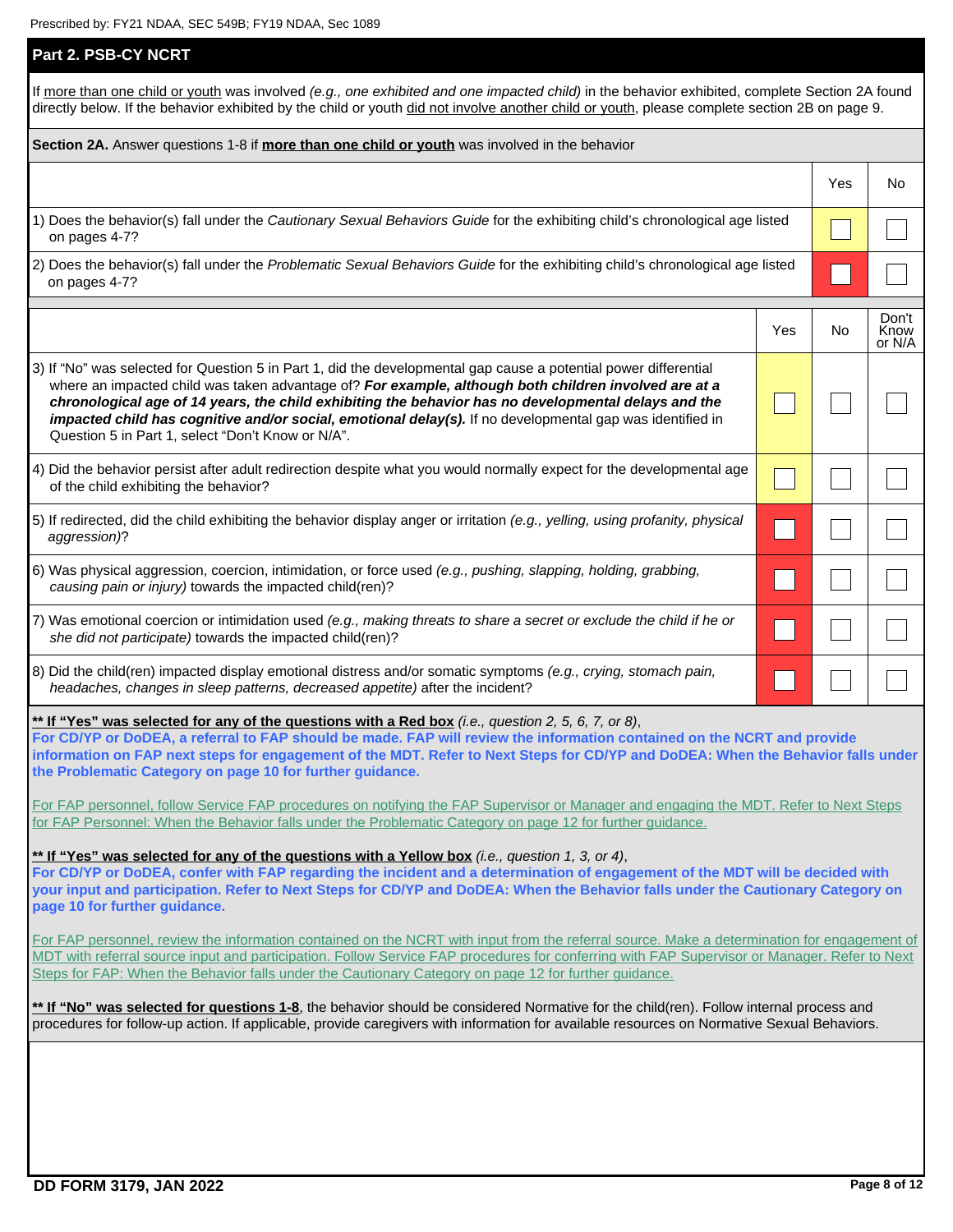| Section 2B. Answer questions 1-4 if the behavior exhibited by the child <b>did not involve another child</b>                                                                                                                                                                                                                                                                                                                                  |     |     |                         |
|-----------------------------------------------------------------------------------------------------------------------------------------------------------------------------------------------------------------------------------------------------------------------------------------------------------------------------------------------------------------------------------------------------------------------------------------------|-----|-----|-------------------------|
|                                                                                                                                                                                                                                                                                                                                                                                                                                               |     | Yes | No                      |
| 1) Does the behavior(s) fall under the Cautionary Sexual Behaviors Guide for the exhibiting child's chronological age listed<br>on pages 4-7?                                                                                                                                                                                                                                                                                                 |     |     |                         |
| 2) Does the behavior(s) fall under the Problematic Sexual Behaviors Guide for the exhibiting child's chronological age listed<br>on pages 4-7?                                                                                                                                                                                                                                                                                                |     |     |                         |
|                                                                                                                                                                                                                                                                                                                                                                                                                                               |     |     |                         |
|                                                                                                                                                                                                                                                                                                                                                                                                                                               | Yes | No  | Don't<br>Know<br>or N/A |
| 3) Did the behavior persist after adult redirection despite what you would normally expect for the developmental age<br>of the child exhibiting the behavior?                                                                                                                                                                                                                                                                                 |     |     |                         |
| 4) If redirected, did the child exhibiting the behavior display anger or irritation (e.g., yelling, using profanity, physical<br>aggression)?                                                                                                                                                                                                                                                                                                 |     |     |                         |
| ** If "Yes" was selected for any of the questions with a Red box (i.e., question 2 or 4),<br>For CD/YP or DoDEA, a referral to FAP should be made. FAP will review the information with the referral source contained on the<br>NCRT and provide information on FAP next steps for engagement of the MDT. Refer to Next Steps for CD/YP and DoDEA: When the<br>Behavior falls under the Problematic Category on page 10 for further guidance. |     |     |                         |
| For FAP personnel, follow Service FAP procedures on notifying the FAP Supervisor or Manager and engaging the MDT. Refer to Next Steps<br>for FAP Personnel: When the Behavior falls under the Problematic Category on page 12 for further guidance.                                                                                                                                                                                           |     |     |                         |
| ** If "Yes" was selected for any of the questions with a Yellow box (i.e., question 1 or 3),<br>For CD/YP or DoDEA, confer with FAP regarding the incident and a determination of engagement of the MDT will be decided with<br>your input and participation. Refer to Next Steps for CD/YP and DoDEA: When the Behavior falls under the Cautionary Category on<br>page 10 for further guidance.                                              |     |     |                         |
| For FAP personnel, review the information contained on the NCRT with input from the referral source. Make a determination of engagement of<br>MDT with referral source input and participation. Follow Service FAP procedures for conferring with FAP Supervisor or Manager. Refer to Next<br>Steps for FAP: When the Behavior falls under the Cautionary Category on page 12 for further guidance.                                           |     |     |                         |
| ** If "No" was selected for questions 1-4, the behavior should be considered Normative for the child. Follow internal process and procedures<br>for follow-up action. If applicable, provide caregivers with information for available resources on Normative Sexual Behaviors.                                                                                                                                                               |     |     |                         |
| **The PSB-CY NCRT is not designed to determine if a child's or youth's behavior is illegal. The servicing legal office and the Military Criminal<br>Investigative Office (MCIO) are the appropriate agencies for determining if a behavior is illegal. The laws in each state define illegal sexual acts<br>for which these acts are considered to be illegal.                                                                                |     |     |                         |
| **At all times, prevention, outreach, and response will reflect and accommodate diversity in cultural norms, ethnicity, religion,<br>socioeconomic status, disability, gender, gender identity and expression, and sexual orientation.                                                                                                                                                                                                        |     |     |                         |
|                                                                                                                                                                                                                                                                                                                                                                                                                                               |     |     |                         |
|                                                                                                                                                                                                                                                                                                                                                                                                                                               |     |     |                         |
|                                                                                                                                                                                                                                                                                                                                                                                                                                               |     |     |                         |
|                                                                                                                                                                                                                                                                                                                                                                                                                                               |     |     |                         |
|                                                                                                                                                                                                                                                                                                                                                                                                                                               |     |     |                         |
|                                                                                                                                                                                                                                                                                                                                                                                                                                               |     |     |                         |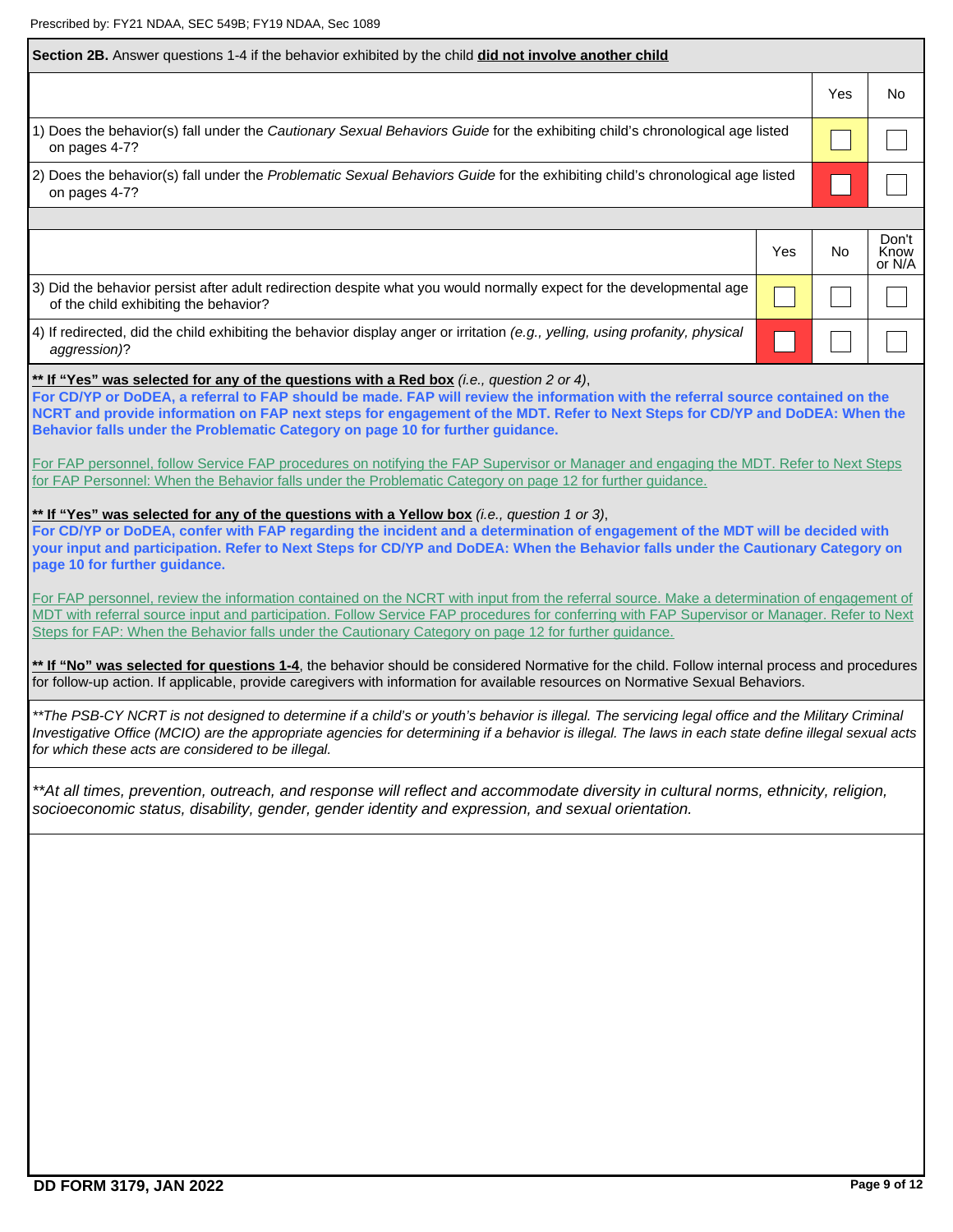| PIESCIIDEQ DY. FYZT NUAA, SEC 349B, FYT9 NUAA, SEC 1069                                                                                                                                     |  |  |  |  |
|---------------------------------------------------------------------------------------------------------------------------------------------------------------------------------------------|--|--|--|--|
| <b>PSB-CY NCRT Next Steps</b>                                                                                                                                                               |  |  |  |  |
| <b>CD/YP and DoDEA Personnel NEXT STEPS</b>                                                                                                                                                 |  |  |  |  |
| When Behavior falls under the Normative Category                                                                                                                                            |  |  |  |  |
| Follow internal process and procedures for notification of parents/caregivers and follow-up action                                                                                          |  |  |  |  |
| Normative behaviors may be inappropriate for your setting, follow your organization's internal guidance for responding to these behaviors                                                   |  |  |  |  |
| If applicable, provide parents/caregivers with information for available resources on Normative Sexual Behaviors                                                                            |  |  |  |  |
| When Behavior falls under the Cautionary Category                                                                                                                                           |  |  |  |  |
| Follow internal processes and procedures for addressing immediate safety concerns for all children involved                                                                                 |  |  |  |  |
| Gather and complete information on page 11 in preparation for conferring with FAP                                                                                                           |  |  |  |  |
| Provide copy of NCRT to the FAP POC                                                                                                                                                         |  |  |  |  |
| <b>Confer with FAP</b>                                                                                                                                                                      |  |  |  |  |
| Review the information contained on the NCRT with the FAP POC and FAP will make a determination for engagement of the MDT                                                                   |  |  |  |  |
| Confer with the FAP POC and your Supervisor or Principal to discuss strategies for addressing the behavior (e.g., close observation, supervision,<br>redirection)                           |  |  |  |  |
| Follow internal processes and procedures for notification of parents/caregivers and follow-up action                                                                                        |  |  |  |  |
| Keep communication open with the parents/caregivers and provide anticipatory guidance and support, as appropriate                                                                           |  |  |  |  |
| When Behavior falls under the Problematic Category                                                                                                                                          |  |  |  |  |
| Follow internal processes and procedures for addressing immediate safety concerns for all children involved                                                                                 |  |  |  |  |
| Gather and complete information on page 11 in preparation for referring behavior(s) to FAP                                                                                                  |  |  |  |  |
| Follow internal CD/YP and DoDEA procedures for reporting PSB-CY incidents to the FAP                                                                                                        |  |  |  |  |
| Provide copy of NCRT to the FAP POC                                                                                                                                                         |  |  |  |  |
| Confer with the FAP POC and your Supervisor or Principal to discuss strategies for addressing the behavior (e.g., close observation, supervision, redirection)<br>while FAP engages the MDT |  |  |  |  |
| Follow internal process and procedures for notification of parents/caregivers and follow-up action                                                                                          |  |  |  |  |
| Keep communication open with the parents/caregivers and provide anticipatory guidance and support, as appropriate                                                                           |  |  |  |  |
|                                                                                                                                                                                             |  |  |  |  |
|                                                                                                                                                                                             |  |  |  |  |
|                                                                                                                                                                                             |  |  |  |  |
|                                                                                                                                                                                             |  |  |  |  |
|                                                                                                                                                                                             |  |  |  |  |
|                                                                                                                                                                                             |  |  |  |  |
|                                                                                                                                                                                             |  |  |  |  |
|                                                                                                                                                                                             |  |  |  |  |
|                                                                                                                                                                                             |  |  |  |  |
|                                                                                                                                                                                             |  |  |  |  |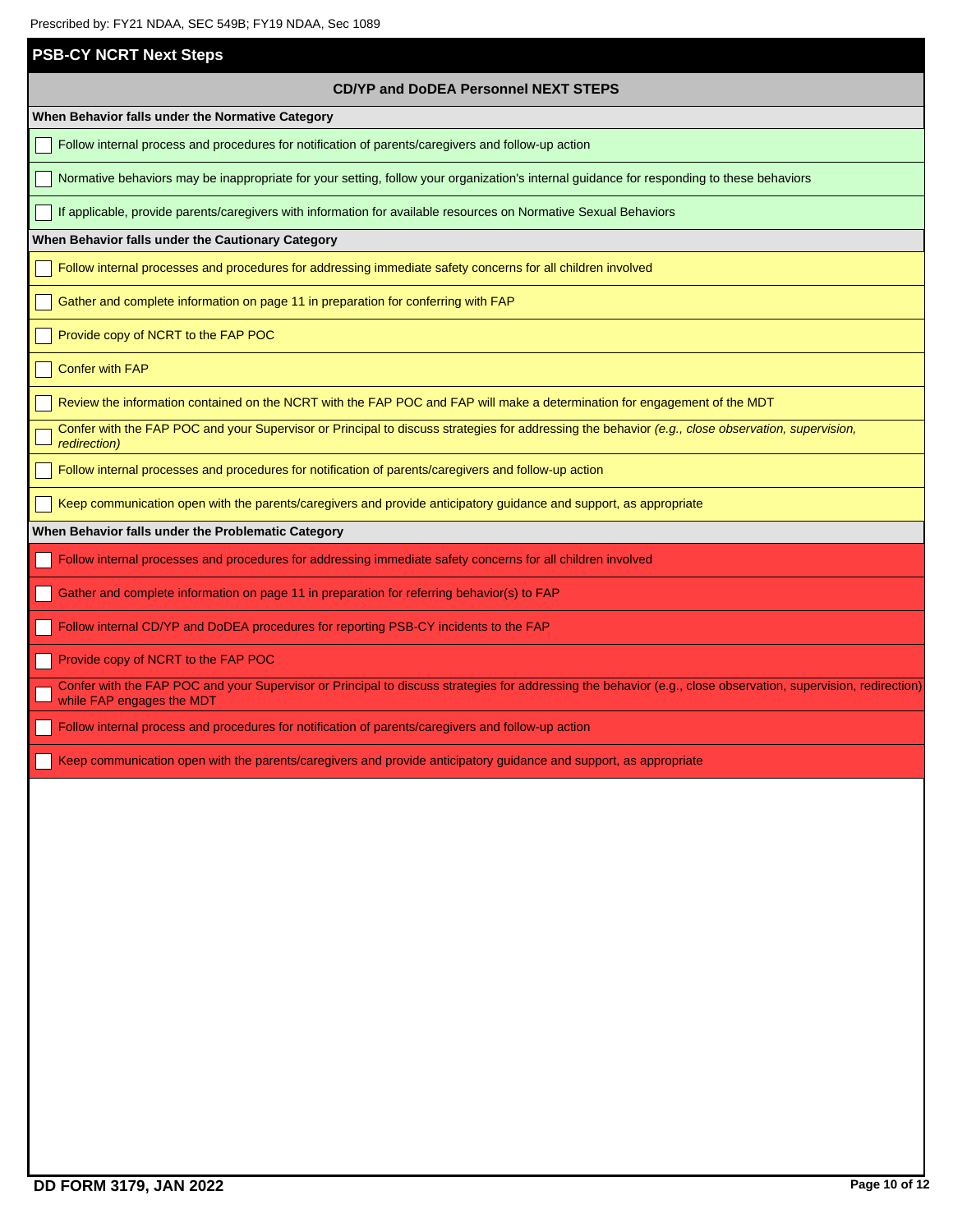| CD/YP and DoDEA Personnel Next Steps Cont.                                                                                                                                       |
|----------------------------------------------------------------------------------------------------------------------------------------------------------------------------------|
| Date:                                                                                                                                                                            |
| 1. Name, agency, and contact information of person completing the NCRT:                                                                                                          |
|                                                                                                                                                                                  |
|                                                                                                                                                                                  |
| 2. Were immediate safety concerns addressed for all child(ren) involved?                                                                                                         |
| If No, please explain:<br>No<br>Yes                                                                                                                                              |
|                                                                                                                                                                                  |
|                                                                                                                                                                                  |
|                                                                                                                                                                                  |
|                                                                                                                                                                                  |
|                                                                                                                                                                                  |
|                                                                                                                                                                                  |
|                                                                                                                                                                                  |
| 3. What was the outcome of the NCRT for the exhibited behavior(s)?<br>Cautionary, consult with FAP<br>Problematic, referral to FAP<br>Normative, no referral to FAP              |
| 4. If consult/referral to FAP was made, please provide date of contact and by whom:                                                                                              |
|                                                                                                                                                                                  |
| 5. Name and contact information of FAP Personnel receiving consult/referral:                                                                                                     |
|                                                                                                                                                                                  |
|                                                                                                                                                                                  |
| 6. Was the parent(s) or caregiver(s) of the child(ren) or youth <b>exhibiting</b> the behavior(s) notified?                                                                      |
| If Yes, please provide date of contact and by whom:<br>Yes<br>No                                                                                                                 |
|                                                                                                                                                                                  |
|                                                                                                                                                                                  |
| 7. Was the parent(s) or caregiver(s) of the child(ren) or youth <i>impacted</i> by the behavior(s) notified?<br>If Yes, please provide date of contact and by whom:<br>Yes<br>No |
|                                                                                                                                                                                  |
|                                                                                                                                                                                  |
| 8. Was law enforcement notified?                                                                                                                                                 |
| If Yes, please provide date of contact and the contact information for the law enforcement personnel notified:<br>Yes<br>No                                                      |
|                                                                                                                                                                                  |
|                                                                                                                                                                                  |
| <b>DoDEA and CD/YP Section Ends</b>                                                                                                                                              |
|                                                                                                                                                                                  |
|                                                                                                                                                                                  |
|                                                                                                                                                                                  |
|                                                                                                                                                                                  |